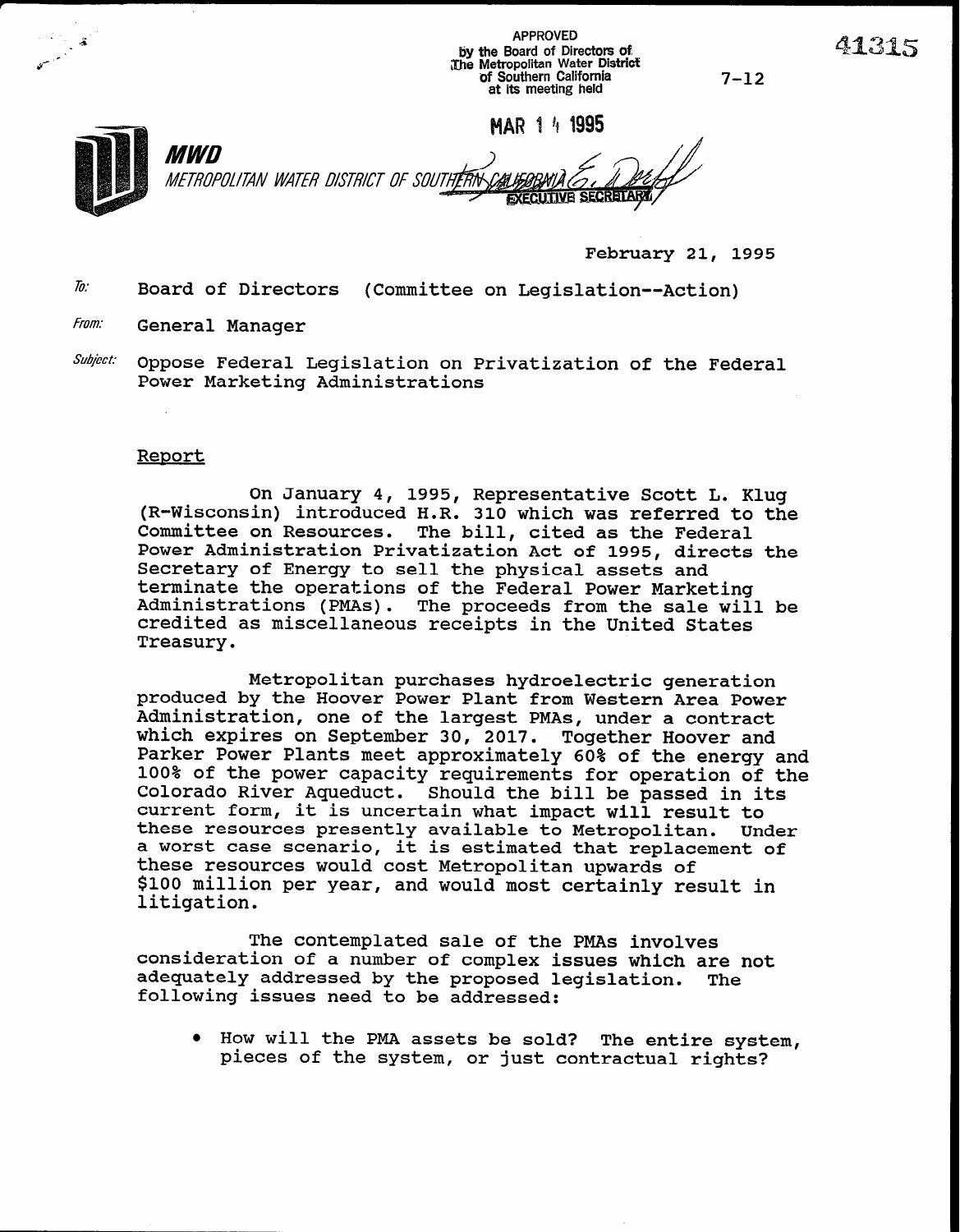- Will existing purchasers be extended a preference in bidding on the assets, and if so, based upon current contract entitlements or some other formula?
- **•** Since public entities currently enjoy preferential rights for purchase of PMA power, will they be given similar rights in the sale of the assets or purchase of power produced by the assets once sold?
- How will existing PMA contracts continue to be honored after the sale of the PMAs?
- . If PMAs are sold, how will their customers be given protection from significant rate increases?
- Since most PMA power is produced by hydroelectric generation, who will have authority to determine the timing and magnitude of water releases which provide the generation?
- $\bullet$  Most PMA power contracts provide that the power rate base include the cost of project debt. Will the legislation be amended to dedicate proceeds from sale of the project assets to retirement of the debt? If not, what will be the impact on repayment obligations?
- What, if any, effect will the PMA sale have on Indian, Mexican and Canadian treaty water rights?

Parties supporting opposition to this legislation include, but are not limited to, the American Public Power Association, National Rural Electric Cooperative Association, Colorado River Energy Distributors' Association, Irrigation and Electrical Districts Association, Arkansas River Power Authority, Iowa Association of Municipal Utilities, Oregon Electric Cooperative Association, Breckenridge Utilities, Wisconsin Electric Cooperative Association, Florida Electric Cooperatives Association, Southeastern Federal Power Customers, the Los Angeles Department of Water and Power, Sacramento Municipal Utility District, and the Southern California Public Power Authority.